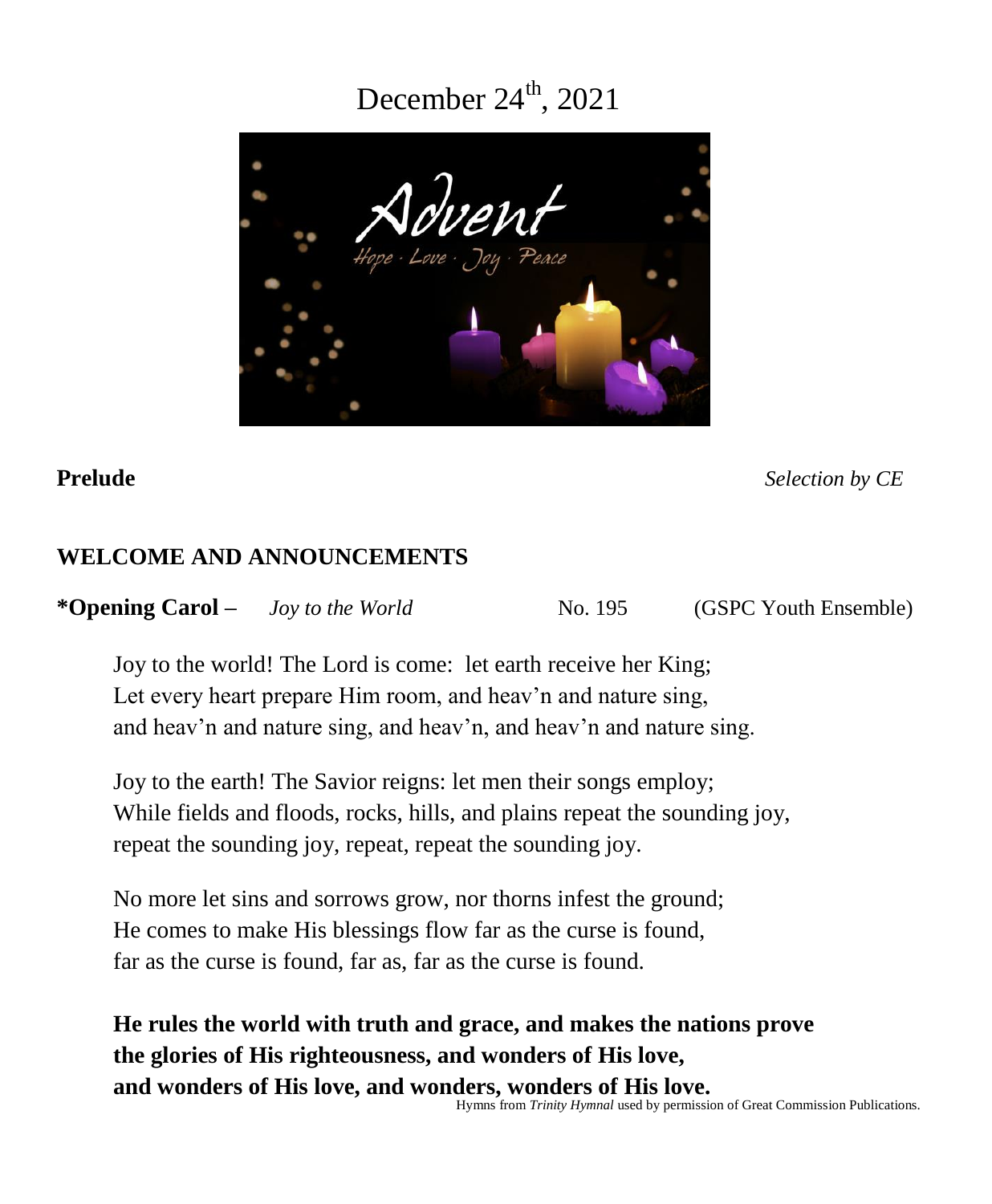#### **\*Invocation and Prayer of Adoration – Pastor Gretzinger**

#### **THE FIRST LESSON – Genesis 3:1-15**

#### **THE SECOND LESSON – Isaiah 7:10-14; 9:2, 6-7**

**\*The Carol –** *O Come O Come Emmanuel* No. 194 (V 1 & 5)

O come, O come, Emmanuel, and ransom captive Israel, that mourns in lonely exile here, until the Son of God appear. Rejoice! Rejoice! Emmanuel shall come to thee, O Israel.

O come, Thou Key of David, come and open wide our heav'nly home; make safe the way that leads on high, and close the path to misery. Rejoice! Rejoice! Emmanuel shall come to thee, O Israel. Hymns from *Trinity Hymnal* used by permission of Great Commission Publications.

#### **THE THIRD LESSON – Micah 5:2-5**

#### **THE FOURTH LESSON – Luke 1:26-38**

**\*The Carol –** *Hark! the Herald Angels Sing*No. 203

Hark! the herald angels sing, "Glory to the newborn King; Peace on earth, and mercy mild, God and sinners reconciled!" Joyful, all ye nations rise, join the triumph of the skies; with th'angelic host proclaim, "Christ is born in Bethlehem!" Hark! the herald angels sing, "Glory to the newborn King."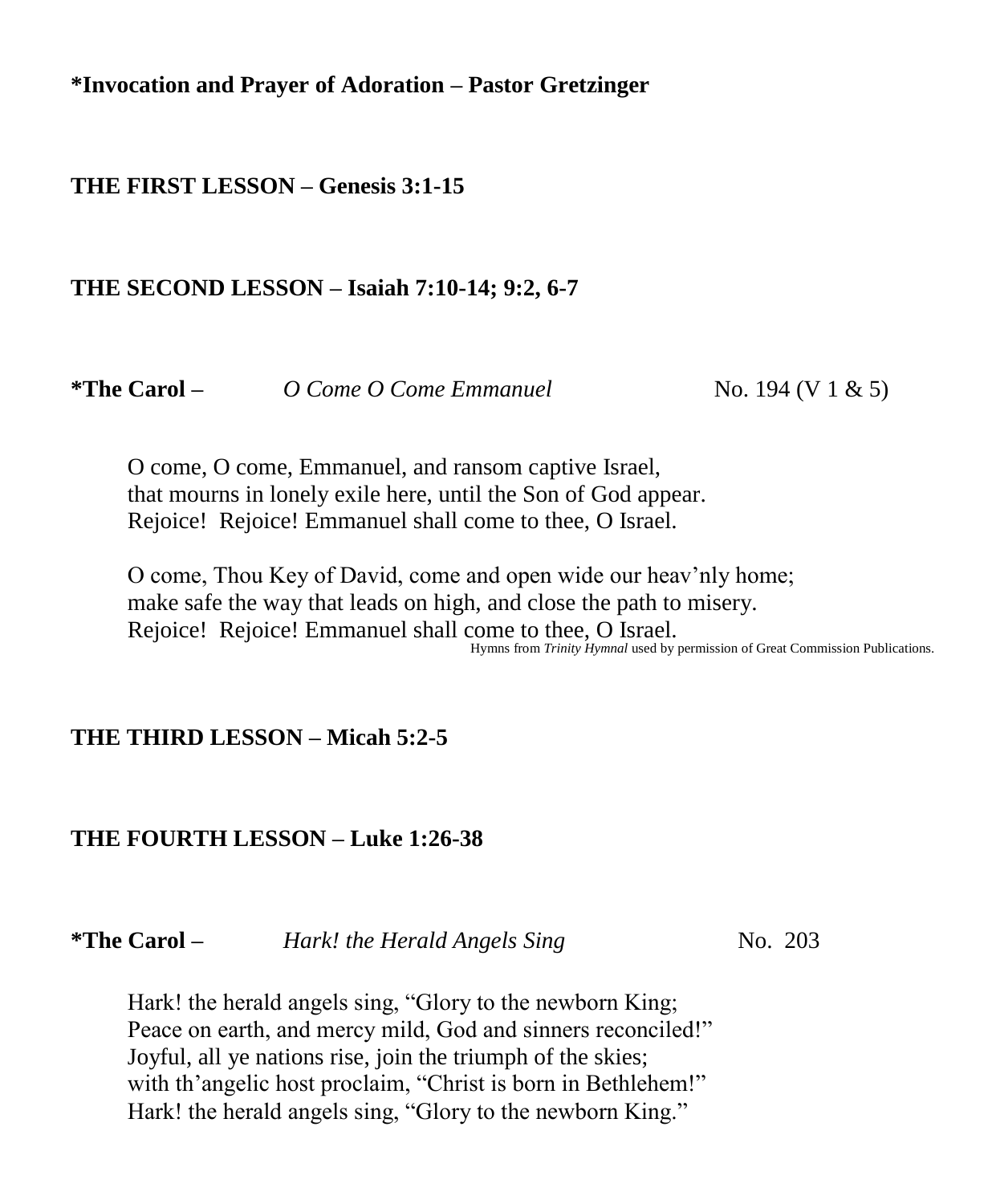Christ, by highest heav'n adored, Christ, the everlasting Lord! Late in time behold Him come, offspring of the Virgin's womb. Veiled in flesh the God-head see; hail th'incarnate Deity, pleased as man with men to dwell, Jesus, our Emmanuel. Hark! the herald angels sing, "Glory to the newborn King."

Hail the heav'n-born Prince of Peace! Hail the Sun of Righteousness! Light and life to all He brings, ris'n with healing in His wings. Mild He lays His glory by, born that man no more may die, born to raise the sons of earth, born to give them second birth. Hark! the herald angels sing, "Glory to the newborn King."

Hymns from *Trinity Hymnal* used by permission of Great Commission Publications.

#### **THE FIFTH LESSON – Luke 1:46-56**

#### **THE SIXTH LESSON – Matthew 1:18-25; Luke 2:1-7**

**\*The Carol –** *What Child Is This?* No. 213

What Child is this who, laid to rest, on Mary's lap is sleeping? Whom angels greet with anthems sweet, while shepherds watch are keeping? This, this is Christ the King, whom shepherds guard and angels sing: Haste, haste to bring Him laud, the Babe, the Son of Mary.

Why lies He in such mean estate, where ox and ass are feeding? Good Christian, fear; for sinners here the silent Word is pleading. Nails, spear, shall pierce Him through; the cross be borne for me, for you: Hail, hail the Word made flesh, the Babe, the Son of Mary.

So bring Him incense, gold, and myrrh; come, peasant, king, to own Him; The King of kings salvation brings, let loving hearts enthrone Him. Raise, raise the song on high, the virgin sings her lullaby: Joy, joy for Christ is born, the Babe, the Son of Mary.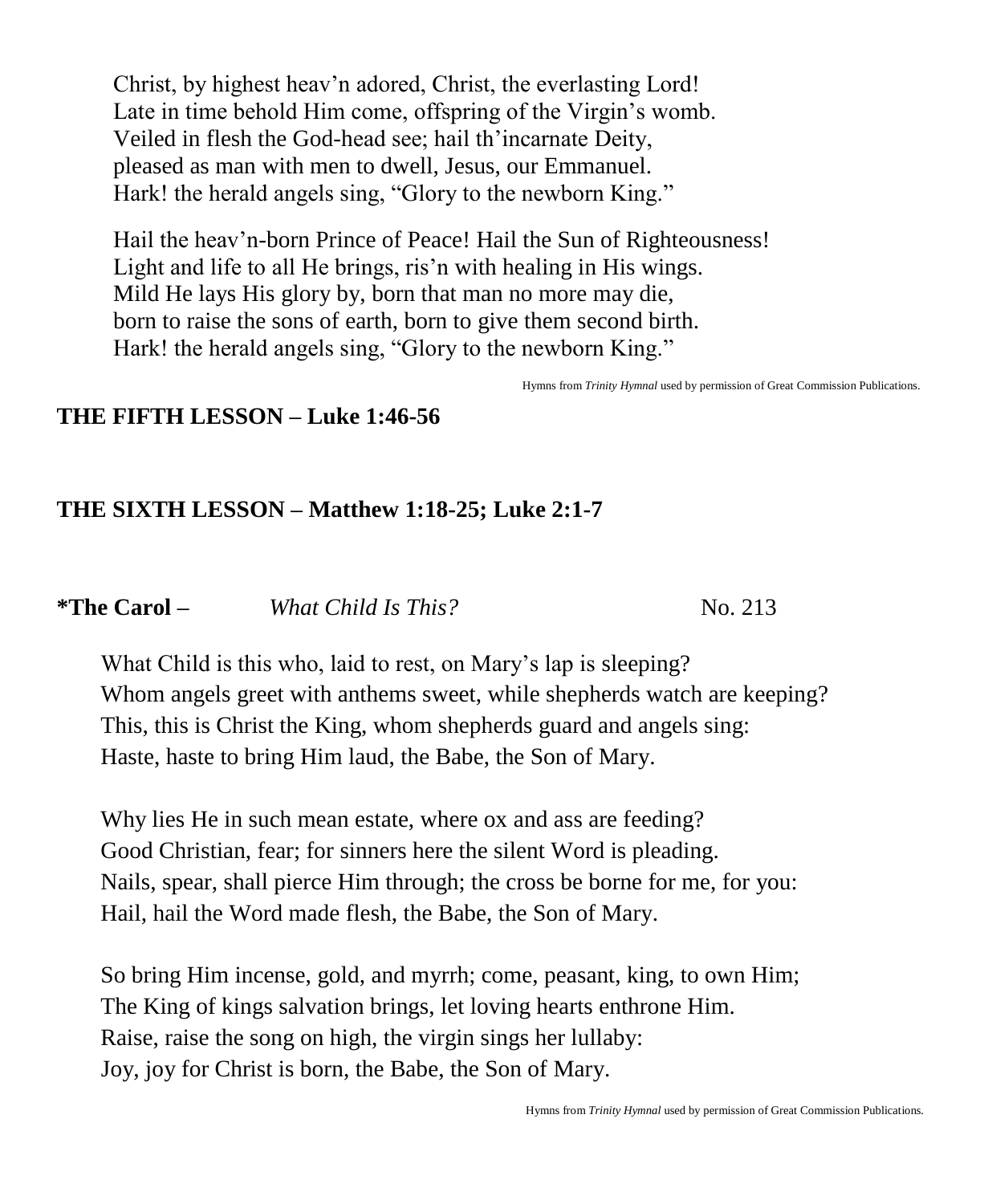#### **THE SEVENTH LESSON – Luke 2:8-16**

#### **THE EIGHTH LESSON – Matthew 2:1-11**

## **\* The Carol –** *O Come, All Ye Faithful* No. 208

O come, all ye faithful, joyful and triumphant, O come ye, O come ye to Bethlehem; Come and behold Him born the King of angels; **Refrain:** O come, let us adore Him, O come, let us adore Him, O come, let us adore Him, Christ the Lord.

God of God, Light of Light; Lo, He abhors not the Virgin's womb; Very God, begotten, not created; **(Refrain)**

Sing, choirs of angels, sing in exultation; Sing, all ye citizens of heav'n above; Glory to God \_, in the highest; **(Refrain)**

Yea, Lord, we greet Thee, born this happy morning: Jesus, to Thee be all glory giv'n; Word of the Father, late in flesh appearing. **(Refrain)**

Hymns from *Trinity Hymnal* used by permission of Great Commission Publications.

## **THE NINTH LESSON – John 1:1-14**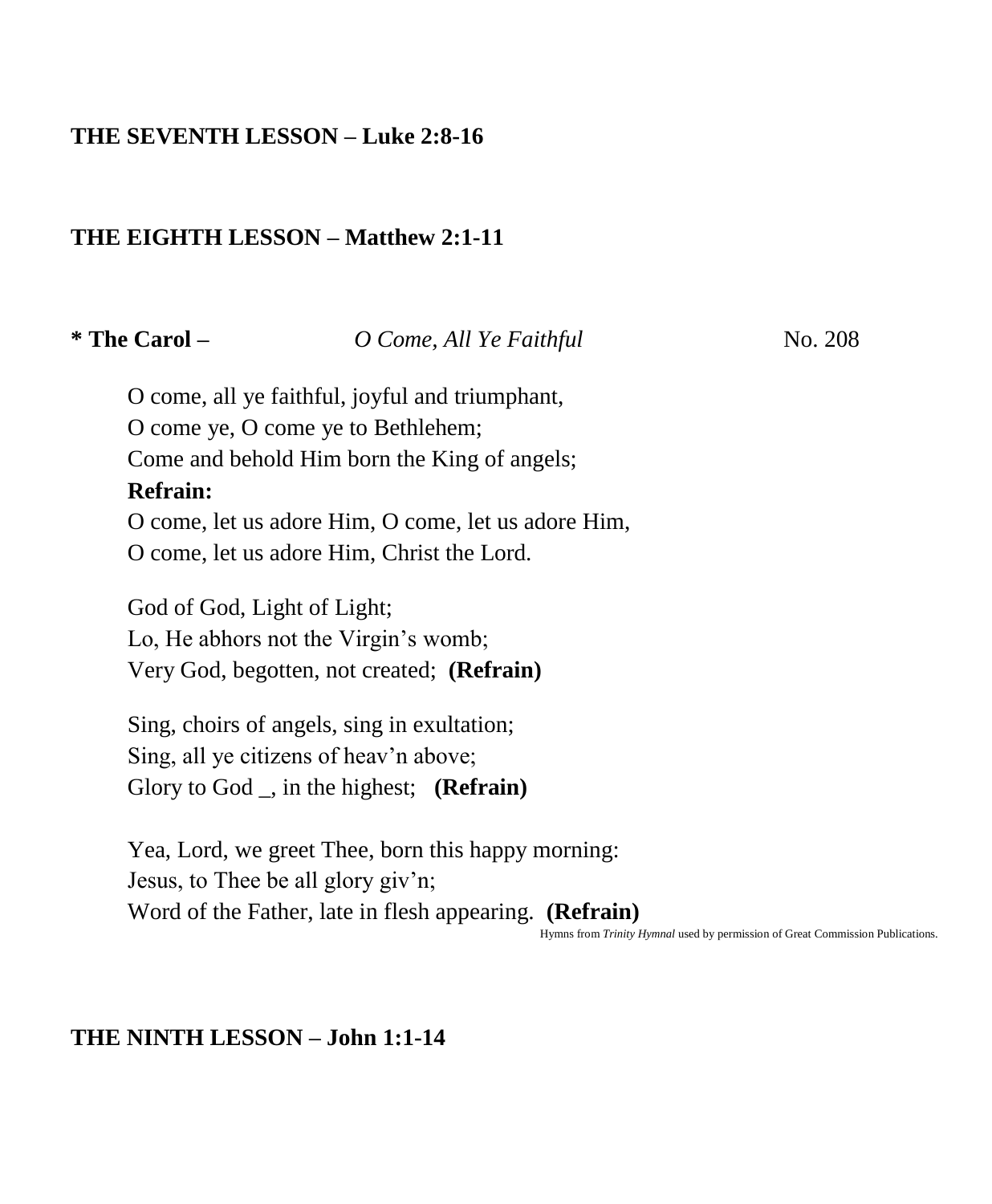### **Sermon Notes:**

### **Closing Prayer**

Candle Lighting- Always tip the unlit candle. Keep lit candles upright to avoid spilling wax. Do not leave children unattended with candles. Please return the unlit candles to the basket by the doors as your exit the sanctuary.

**\*The Concluding Carol –** *Silent Night*No. 210

Silent night! Holy night! All is calm, all is bright, Round yon virgin mother and Child. Holy Infant, so tender and mild, Sleep in heavenly peace; Sleep in heavenly peace.

Silent night! Holy night! Shepherds quake at the sight! Glories stream from heaven afar,

Heav'nly hosts sing alleluia;

Christ, the Savior, is born! Christ the Savior is born!